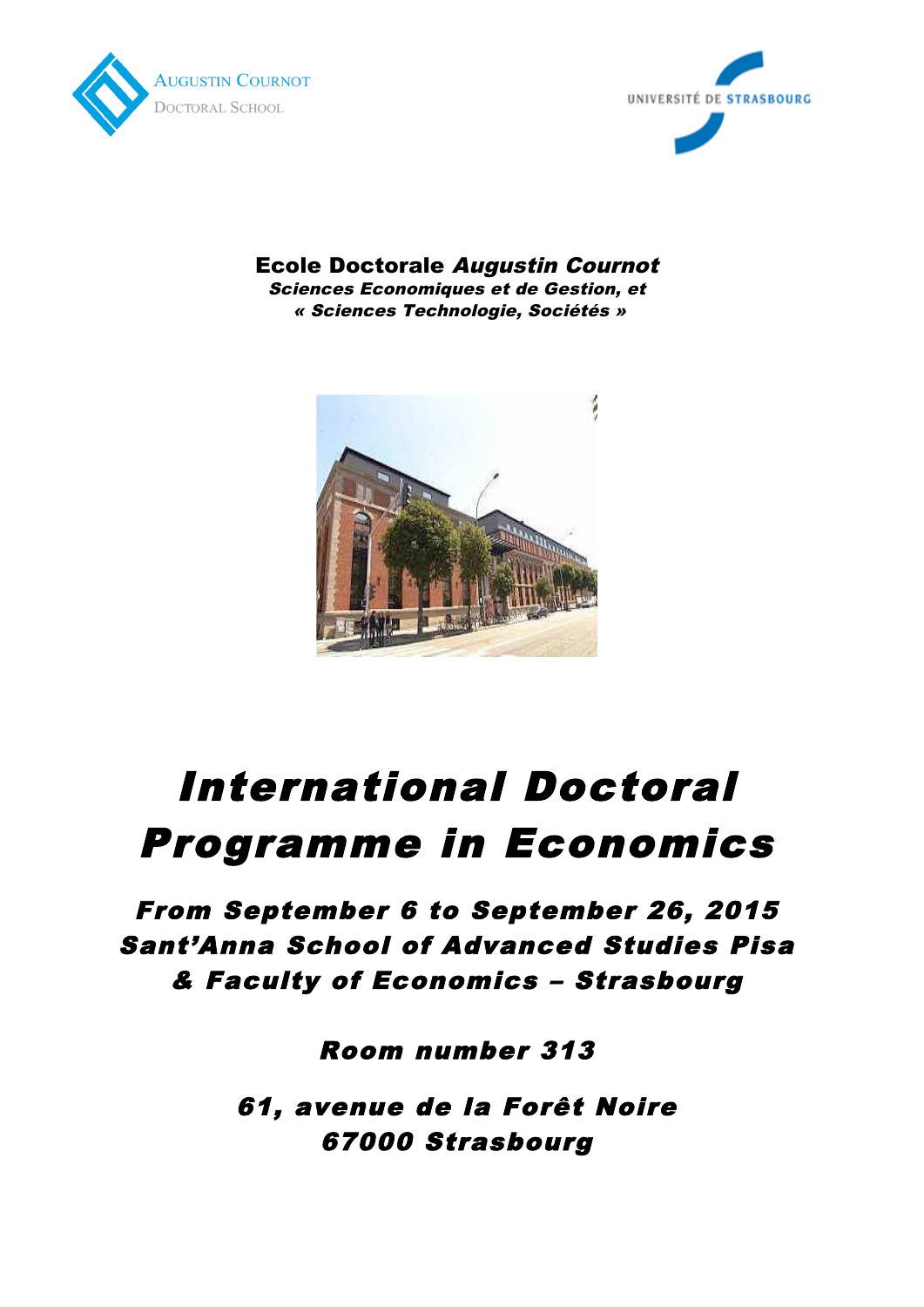# PROGRAMME

#### From September 7 to September 11, 2015

# **Monday, September 7, 2015**

13:00 **–** 14:00 : *Introductions to the week "Pisa@Strasbourg",* Patrick LLERENA (BETA)

14:00 **–** 17:00 : *Economics of Networks 1:* Robin COWAN (BETA)

#### **Tuesday, September 8, 2015**

09:00 **–** 12:00 : *Economics of Science: first approach,* Patrick LLERENA (BETA) 14:00 **–** 17:00 : *Economics of Networks 1:* Robin COWAN (BETA)

#### **Wednesday, September 9, 2015**

9:00 – 12:00 : *Economics OF IPR*, Julien PENIN (BETA) 14:00 – 17:00 *: Innovation policy and evaluation of policy impacts,* Laurent BACH (BETA)

#### **Thursday, September 10, 2015**

09:00 **–** 12:00 : *Economics of Science: research program,* Patrick LLERENA (BETA) 14:00 **–** 17:00 : *Economics of Networks 2:* Muge OZMAN (Télécom ParisTech)

#### **Friday, September 11, 2015**

9:00 – 12:00 : *Economics of Networks 2:* Muge OZMAN (Télécom ParisTech) 14:00 – 17:00 : *Economics of Networks 2:* Muge OZMAN (Télécom ParisTech)

#### From September 14 to September 18, 2015

# **Monday, September 14, 2015**

09:00 **–** 12:00 : 14:00 **–** 17:00 : *Experimental Economics*, Giuseppe ATTANASI (BETA)

#### **Tuesday, September 15, 2015**

09:00 **–** 12:00 : *New theories of the firms: from flexibility to creativity* Patrick LLERENA (BETA) 14:00 **–** 17:00 : *Experimental Economics*, Giuseppe ATTANASI (BETA)

# **Wednesday, September 16, 2015**

09:00 **–** 12:00 : *Economics OF IPR*, Julien PENIN (BETA) 14:00 **–** 17:00 : *Experimental Economics*, Giuseppe ATTANASI (BETA)

# **Thursday, September 17, 2015**

09:00 **–** 12:00 : 14:00 **–** 17:00 : *New theories of the firms: from flexibility to creativity* Patrick LLERENA (BETA)